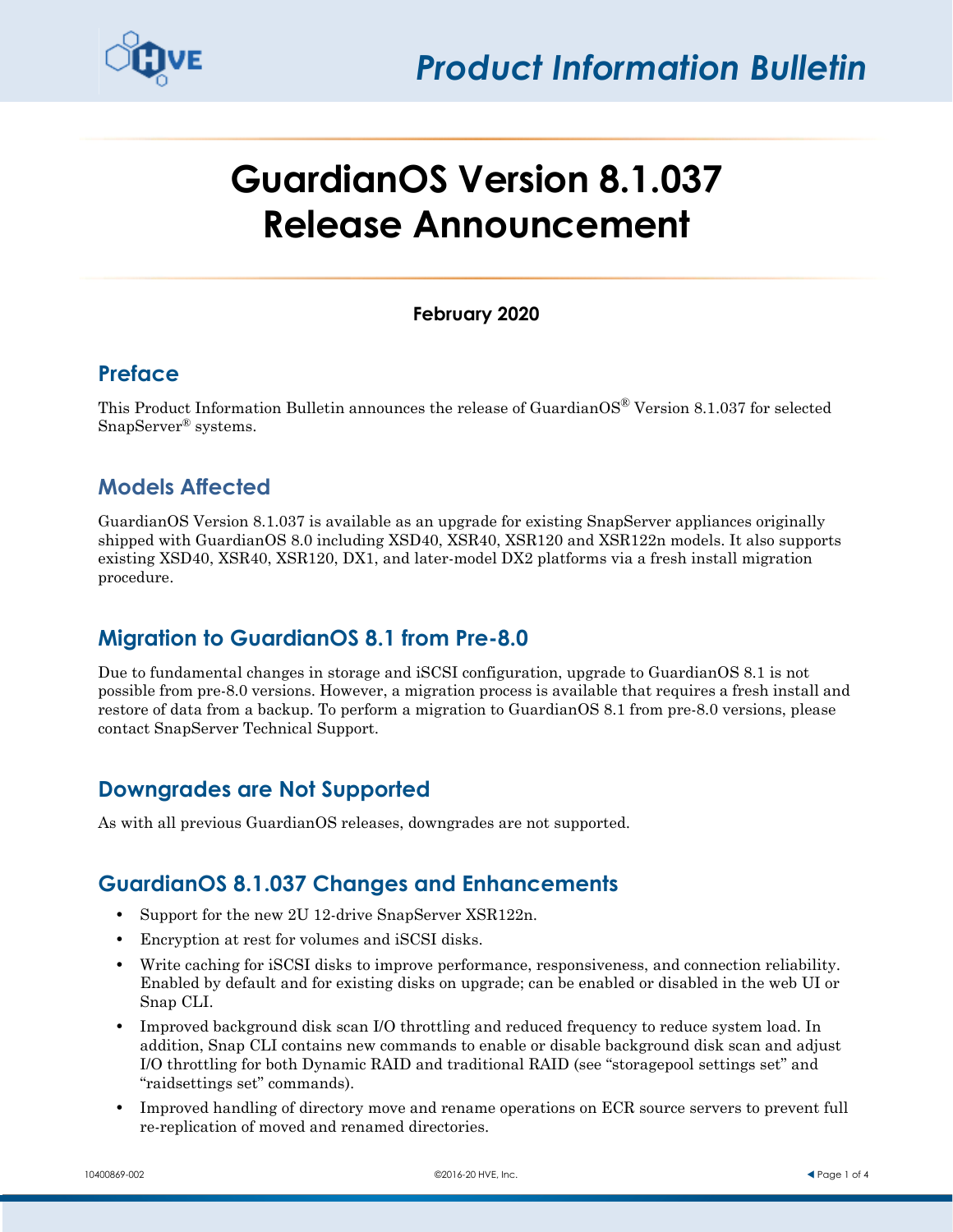- Re-enabled NTLMv1 and raw NTLMv2 to support some SMB clients (for example, Mobotix cameras). Configurable with the Snap CLI "windows set ntlm auth" and "windows set raw NTLMv2 auth" commands.
- **•** Configurable FTP server passive mode port range via the Snap CLI "ftp set min-PASV-port" and "ftp set max-PASV-port" commands (improves passive FTP mode support behind a firewall).
- **•** Support for over-the-wire data compression in Snap ECR to reduce network I/O overhead.
- **•** Many other bug fixes and improvements for iSCSI, Snap ECR, RDX copy/backup, Dynamic RAID management, and Windows domain membership.

#### **GuardianOS 8.0.084 Changes and Enhancements**

- **•** Fixed support for older serial-only APC UPS models with the IOGear GUC232A USB to Serial Adapter Cable.
- **•** NTLMv1 authentication is now enabled for compatibility with older Windows/SMB clients and MOBOTIX cameras. NTLMv2 and Kerberos authentication continue to be available for newer clients.

#### **GuardianOS 8.0.083 Changes and Enhancements**

- **•** Various fixes for RDX backup job management and functionality.
- **•** New command in CLI to disable RAID scan on DynamicRAID to reduce negative performance impact.
- New default minimum TLS protocol 1.1, and a new CLI command to set the minimum protocol to SSLv3, TLS 1.0, 1.1, or 1.2.
- **•** Fix for failure to add iSCSI storage to a Hyper-V cluster.
- **•** Fix for frequent link drops on the XSR 120 and DX2 onboard 1-gigabit Ethernet interfaces under heavy I/O load ("NIC Link is down/up" in the server Event Log).
- **•** Various miscellaneous fixes for rare problems.

## **Previous GuardianOS 8.0 Changes and Enhancements**

This is a cumulative release and includes all upgrades, feature enhancements, and bug fixes from previous GuardianOS 8.0 releases:

- The scheduled RDX backup job option "Create a new folder for each backup" now only backs up changed files for each subsequent backup, with each versioned directory containing a full set of changed and unchanged files via hard links.
- **•** Updated [Snap EDR Agent Certificates and SSLv3 Configuration](#page-2-0) section.
- **•** Updated OS kernel and software packages for improved stability, functionality, and performance.
- **•** Improved Windows client support:
	- **•** Support for SMB 3.1.1, the latest version of the Windows file networking protocol with improved performance, TCP multichannel, and encryption over the wire.
	- **•** Better integration into Windows Active Directory environments.
- **•** Improved MacOS client support:
	- **•** Support for AFP 3.4, the latest version of the MacOS file networking protocol.
	- **•** Bonjour discovery in MacOS Finder.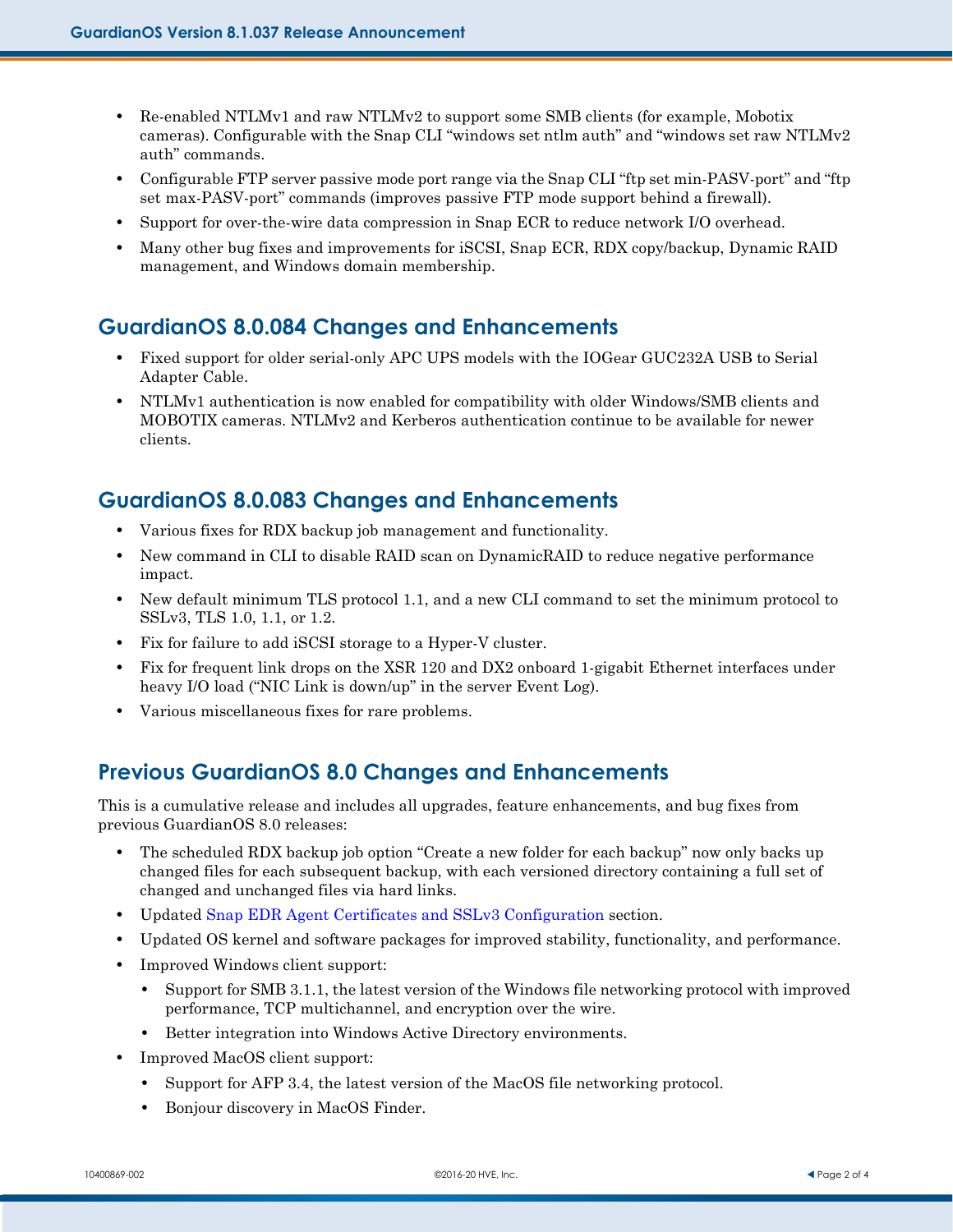- **•** Full support for Time Machine, including automatic discovery and configuration in the Time Machine control panel.
- **•** New iSCSI implementation:
	- **•** Better protocol compliance and performance than previous GuardianOS releases.
	- **•** iSCSI targets are allocated as block devices directly on the Traditional RAID or DynamicRAID storage pool.
- Improved Web Management Interface that is more intuitive, providing critical system information in a simple, easy-to-read format. It provides a cleaner, modern look that includes icons that better represent functions, toggle switches for faster option changes, and faster refreshes.
- **•** New DynamicRAID implementation including several enhancements:
	- **•** Storage pool local hot spare drives.
	- **•** User quotas on volumes.
	- **•** Snapshots on individual volumes instead of the entire storage pool.
	- Manage Volume Sizes interface to dynamically reduce or increase volume sizes for more efficient storage pool space allocation.
- **•** Snapshot enhancements:
	- Snapshot reservation replaces snapshot space to allow snapshots to consume extra unallocated space on the RAID or storage pool if necessary.
	- **•** DynamicRAID snapshots are independent instead of chained and can be deleted without affecting other snapshots.
- **•** Improved USB 3.0 functionality and support for the latest Tandberg RDX drives.

#### *Additional Changes*

- Security models are now configured on entire volumes and can no longer be set on traditional RAID subdirectories.
- Volume security reset to defaults has been removed in favor of re-applying a volume's security model with "reset permissions" selected.
- **•** Group quotas are no longer available.
- **•** SnapSync is no longer available in GuardianOS 8.0.

#### <span id="page-2-0"></span>*Snap EDR Agent Certificates and SSLv3 Configuration*

#### NOTE: These section is for EDR Administrators.

Snap EDR agents and master consoles exchange certificates to ensure secure control communications. When a new agent registers with an EDR master console it uses SSLv3 to generate and exchange certificates. Therefore SSLv3 must be enabled on the master console when registering new agents, and can be disabled afterward.

To enable SSLv3 on the master console and register a new agent:

- **1.** Connect to the master console server at **http://<servername\_or\_IP>/sadmin/debug.cgi** and login with administrative credentials.
- **2.** Enter the following in the Command box:
	- **cli web set https-min-protocol=SSLv3**
- **3.** Click OK.

The web server restarts and will be available again within a minute.

**4.** Register one or more new **EDR agents** with the master console as usual.